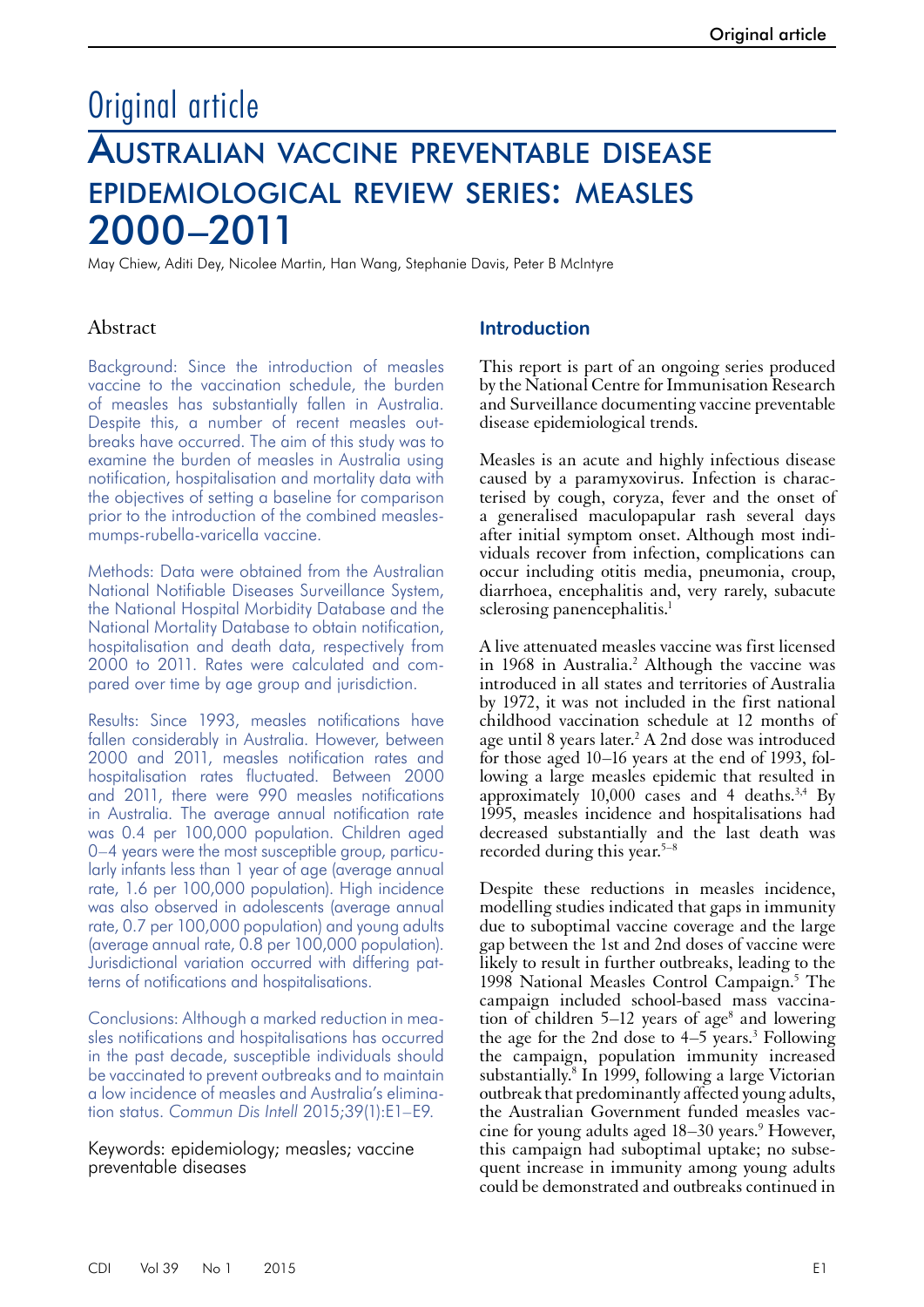the young adult age group.10 Despite this, overall measles incidence continued to fall in Australia since  $2005$ <sup>3</sup>

In 2010, coverage for the 1st dose of a measlescontaining vaccine, usually given as measlesmumps-rubella vaccine (MMR), was estimated at 94% for children at 24 months of age, compared with 90% for the 2nd dose at 60 months of age.<sup>11</sup> Based on some degree of under-reporting to the Australian Childhood Immunisation Register, these are likely to be minimum estimates<sup>12</sup> and from July 2013, a combined measles-mumpsrubella-varicella vaccine (MMR-V) was included in the National Immunisation Program for children aged 18 months, which is expected to increase 2nd dose measles coverage.<sup>13</sup>

This epidemiologic review documents age-specific trends in measles infection using data on measles notifications, hospitalisations and mortality with the objectives of setting a baseline for comparison prior to the introduction of the combined MMR-V vaccine.

# **Methods**

## **Data sources**

## *Notifications*

Measles is a notifiable condition in all jurisdictions in Australia and both confirmed and probable cases are notified to health authorities. $14A$  confirmed case of measles requires laboratory definitive evi- dence or clinical evidence with an established epi- demiological link. Alternatively, a probable case of measles requires clinical and laboratory evidence suggesting measles infection.<sup>15</sup>

De-identified national data for both con- firmed and probable measles notifications were obtained from the National Notifiable Diseases Surveillance System (NNDSS) from January 2000 to December 2011.<sup>16</sup> Notification data from 1993 to 1999 were also obtained to show historical trends prior to the reporting period of the study. The following fields were included in the analysis: date of diagnosis, age at onset, state or territory of residence and genotype of measles specimen. The date of diagnosis is a NNDSS derived field and is defined as the onset date (if known) or where the date of onset was not known, the earliest of the specimen collection date, the notification date, or the notification receive date.

## *Hospitalisations*

Data coded for measles using the International Statistical Classification of Diseases and Related Health Problems, Tenth Revision, Australian

Modification International Classification of Disease (ICD)-10-AM/ICD-10 code B05 were obtained from the Australian Institute of Health and Welfare National Hospital Morbidity Database.17 The database collects information on patients admitted to public and private hospitals in Australia. Hospital admissions between January 2000 and December 2011 were analysed. Our analysis includes measles hospitalisations recorded in any field as well as by principal diagnosis (i.e. the diagnosis primarily responsible for prompting an episode of admitted or residential care or presentation at a healthcare institution). The variables used in the analysis included date of admission, diagnosis, age on admission, state or territory of residence, length of stay and the mode of separation (i.e. the process by which an admitted patient is discharged e.g. discharge, death, transfer or change in care type).

# *Deaths*

De-identified aggregated mortality data were obtained from the Australian Bureau of Statistics (ABS) National Mortality Database for this reporting period.17 Registered deaths with measles as the underlying cause based on the cause of death classification ICD-10 were analysed. A more detailed explanation of the methodologies used has been previously described.8

No ethics approval was sought as de-identified aggregate population based data were used in this epidemiological review.

# **Data analysis**

Crude and age-specific annual rates were calcu- lated using mid-year population estimates obtained from the ABS.<sup>18</sup> Median length of stay was calculated for hospital admissions by days. The analyses focused on the most recent period, January 2007 to December 2011.

# **Results**

Historical measles data show that notified cases peaked at 4,678 in 1993 and 5,184 in 1994, and since then measles notifications dropped dramatically to as low as 10 cases during 2005 (Figure 1). For the reporting period of the study, between 2000 and 2011, small peaks were observed in 2001 (n=136; 0.7 per 100,000 population), 2006  $(n=125; 0.6$  per  $100,000$  population) and, more recently 2011 ( $n=190$ ; 0.9 per 100,000 population). The number of hospitalisations also decreased since 1993, with peaks corresponding to notifications in 2001 ( $n=60$ ; 0.3 per  $100,000$  population); 2006 (n = 45; 0.2 per  $100,000$  population) and 2011  $(n=76; 0.3$  per  $100,000$  population).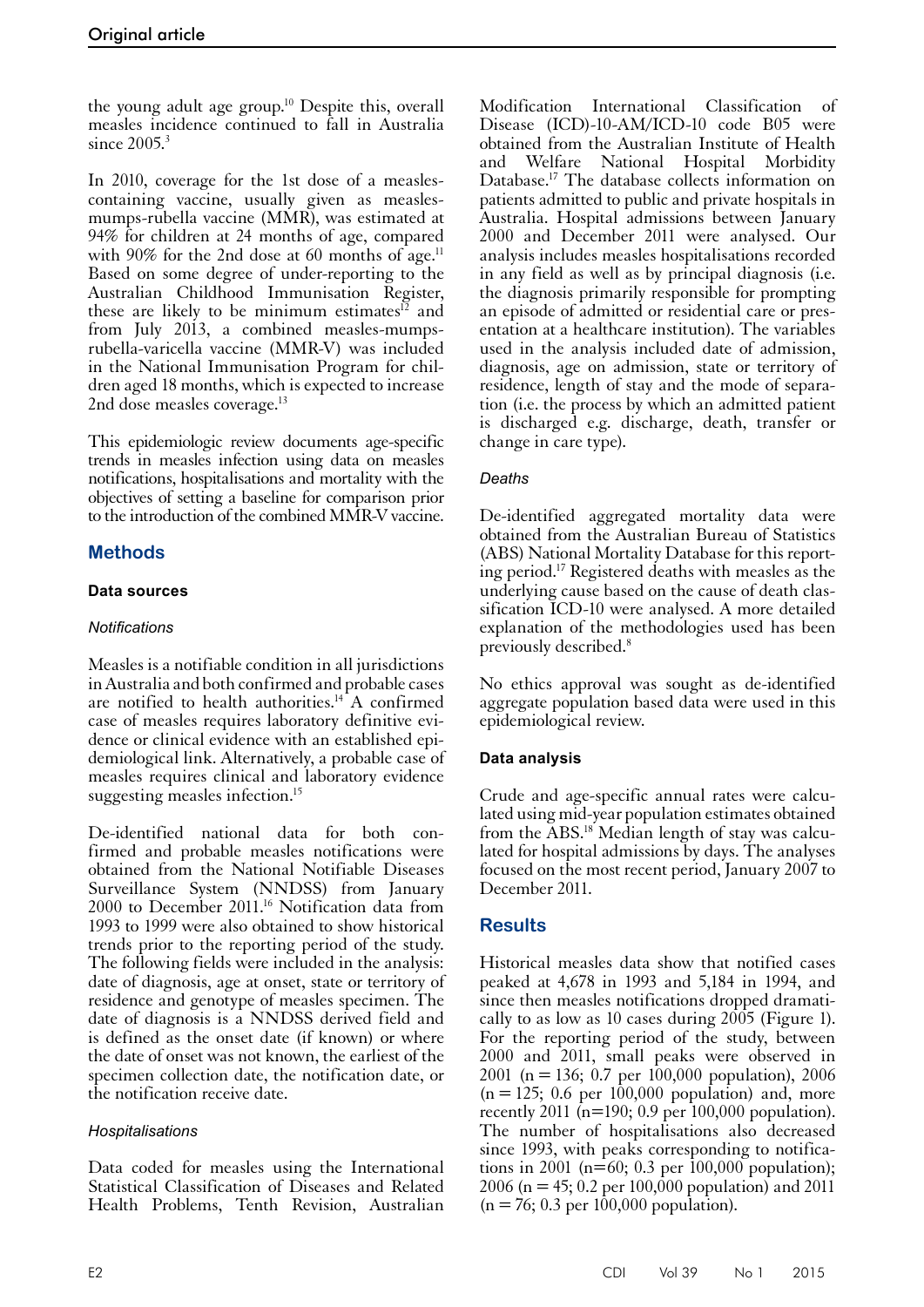### **Figure 1: Number and rates of notifications and hospitalisations,\* Australia, 1993 to 2011, by year of diagnosis or admission**



Hospitalisations (all diagnoses of measles). Source: Australian Institute of Health and Welfare National Hospital Morbidity Database and the National Notifiable Diseases Surveillance System.

#### *Age distribution*

Between 2000 and 2011, no specific age group consistently had the highest annual notification rate, which fluctuated considerably due to the small number of cases (Figure 2). Infants less than 12 months of age, who were not eligible to receive the vaccine, had the highest notification rates in

most years, except during 2005 and 2010, when no infant cases were notified. In 2011, the notification rate in infants was 3.8 per 100,000 population, the highest notification rate of all age groups during the 12-year period. During most years, children 1–4 years of age, who were eligible for 2 doses of the vaccine, had the second highest notification rate followed by adolescents aged 10–19 years of age and young adults aged 20–34 years since 2009 (Figure 2).

#### *State and territory variations*

Over the time period studied, there was considerable variation in notification rates among state and territories (Figure 3). Between 2000 and 2011, the 3 most populous states (New South Wales, Victoria and Queensland) accounted for 76% of all measles cases nationwide. New South Wales reported the highest rate of measles notifications, of which 27% occurred during 2011 (1.2 per 100,000 population). Only in 2009 did all states and territories report at least 1 measles case. The trend in hospitalisation rates follows a similar pattern to the rates of notifications (Figure 3).

Overall, notification and hospitalisation rates remained low throughout the time period considered. Nationally, notification rates remained below 1 per 100,000 population for 2007 to 2011, except in New South Wales, the Northern Territory and the Australian Capital Territory in 2011.





Year of diagnosis

Source: National Notifiable Diseases Surveillance System.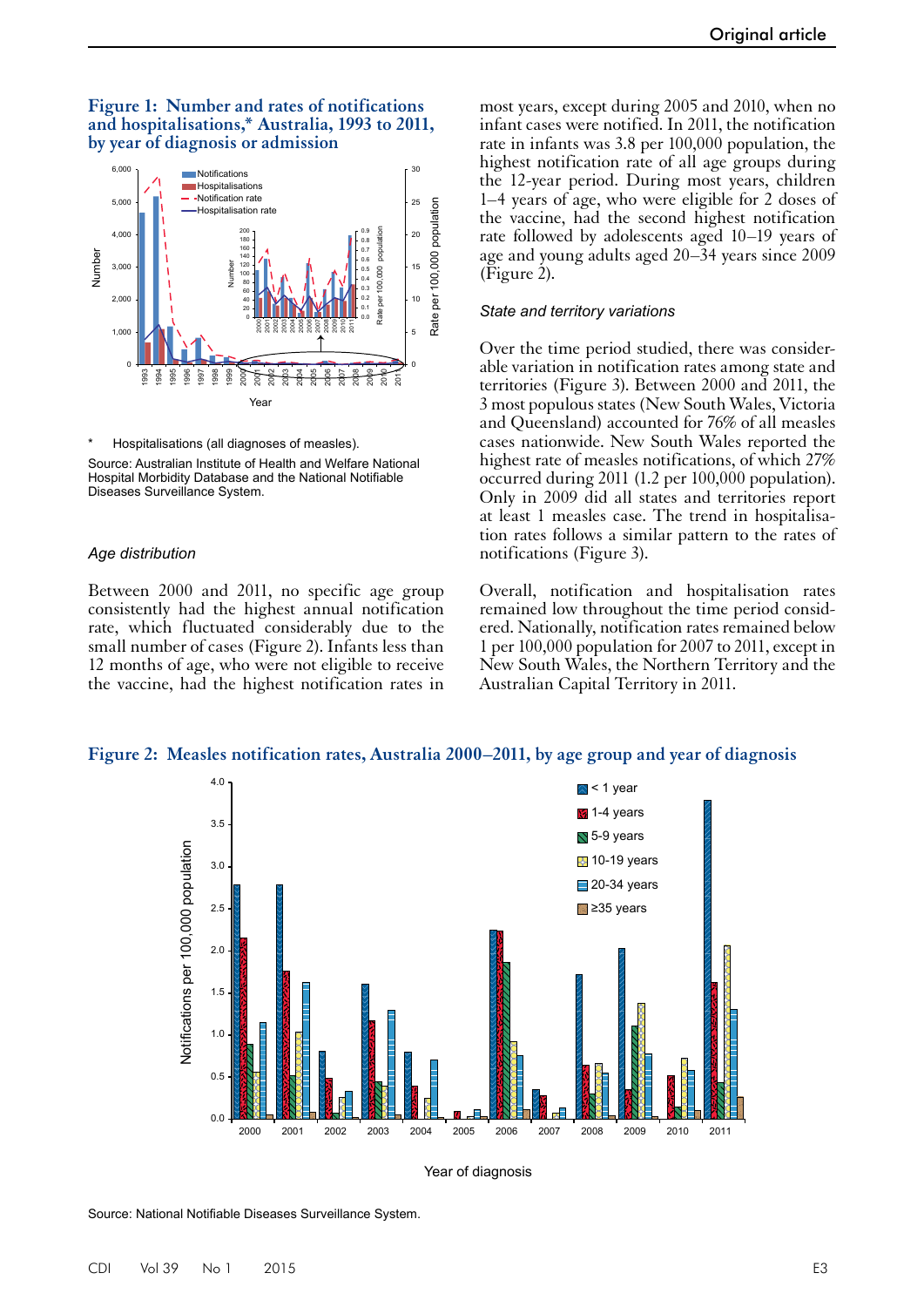



† Hospitalisations by principal diagnosis only.

Source: Australian Institute of Health and Welfare National Hospital Morbidity Database and the National Notifiable Diseases Surveillance System.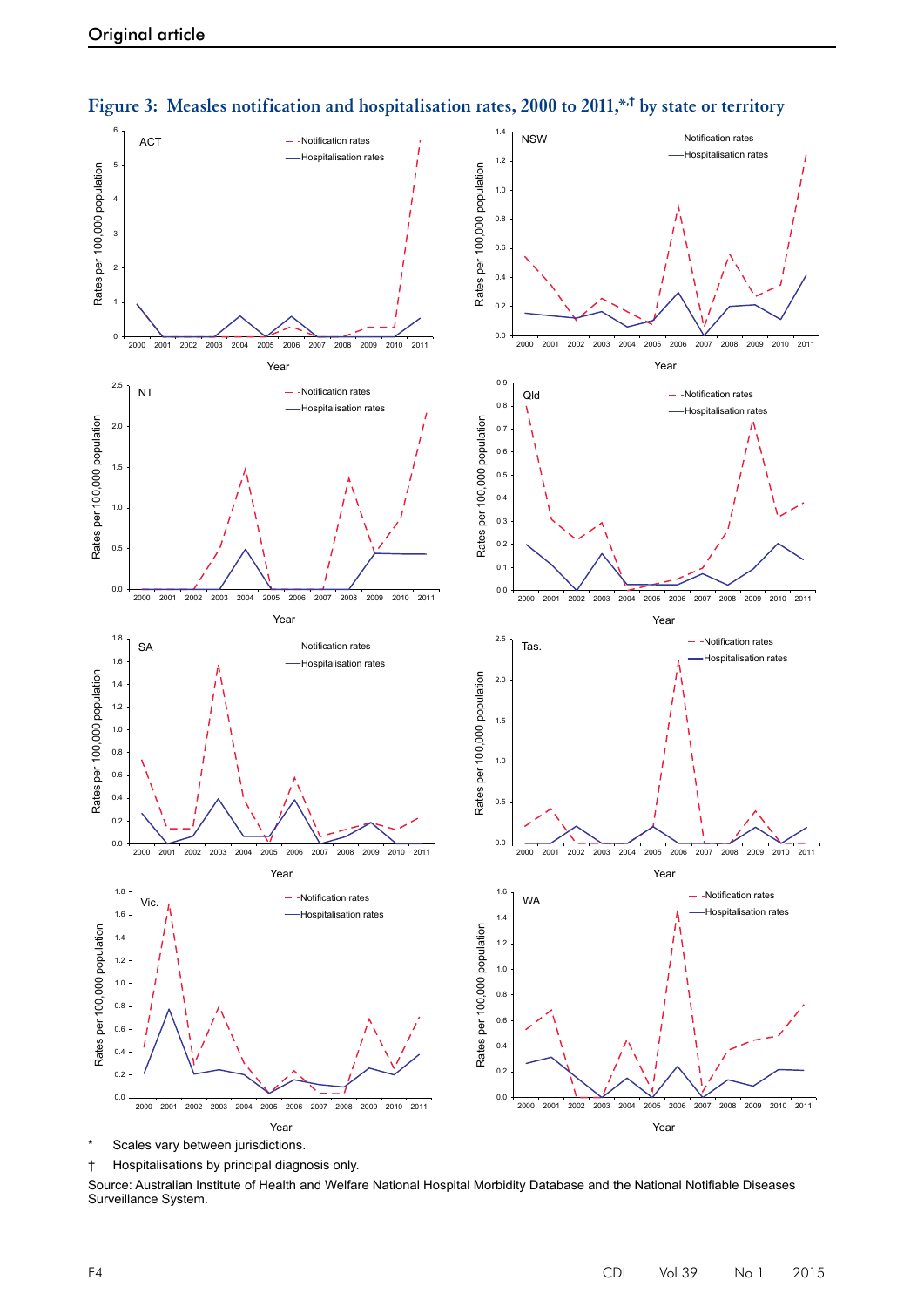#### *Genotypes*

At the national level, the proportion of measles notifications with data on genotype increased from zero (no genotype data available) in 2000 to 61% in 2010 (Figure 4). There was no single dominant genotype over this period. The genotypes detected were B3, D4, D5, D8, D9, G3 and H1 and the majority of reported cases were imported or linked to imported cases. During this period, sporadic unknown source cases were also identified.

#### *Severe morbidity and mortality*

As observed with notifications, the number of hospitalisations has substantially declined over the past 2 decades, with the less than 1 year age group having the highest hospitalisation rates for most years followed by children aged 1–4 years and young adults (aged 20–34 years) (Figure 5). Overall, adults aged 35 years or more had the lowest hospitalisation rates.

During 2000 to 2011, the all age average ratio of notification to hospitalisation was 1.9. For the same period, the average age specific notification to hospitalisation ratio was 0.9 for infants ( $\leq$  1 year); 1.7 for 1–4 years; 4.7 for 5–9 years; 4.4 for 10–19 years; 2.1 for 20–34 years and 1.3 for 35 years and older.

## **Figure 4: Proportion of measles notification, Australia, 2000 to 2011, by genotype**



Source: National Notifiable Diseases Surveillance System.

In 2007 to 2011, of the 199 measles-related hospital admissions, 173 (87%) had measles recorded as the principal diagnosis and complications were recorded for 26 (15 %) admissions (Table 1). Of these, 10 were coded as having pneumonia and 16 as complications other than pneumonia, otitis media, encephalitis and meningitis such as

**Figure 5: Measles hospitalisation rates, Australia, 2000 to 2011, by age group and year of admission**



Source: Australian Institute of Health and Welfare National Hospital Morbidity Database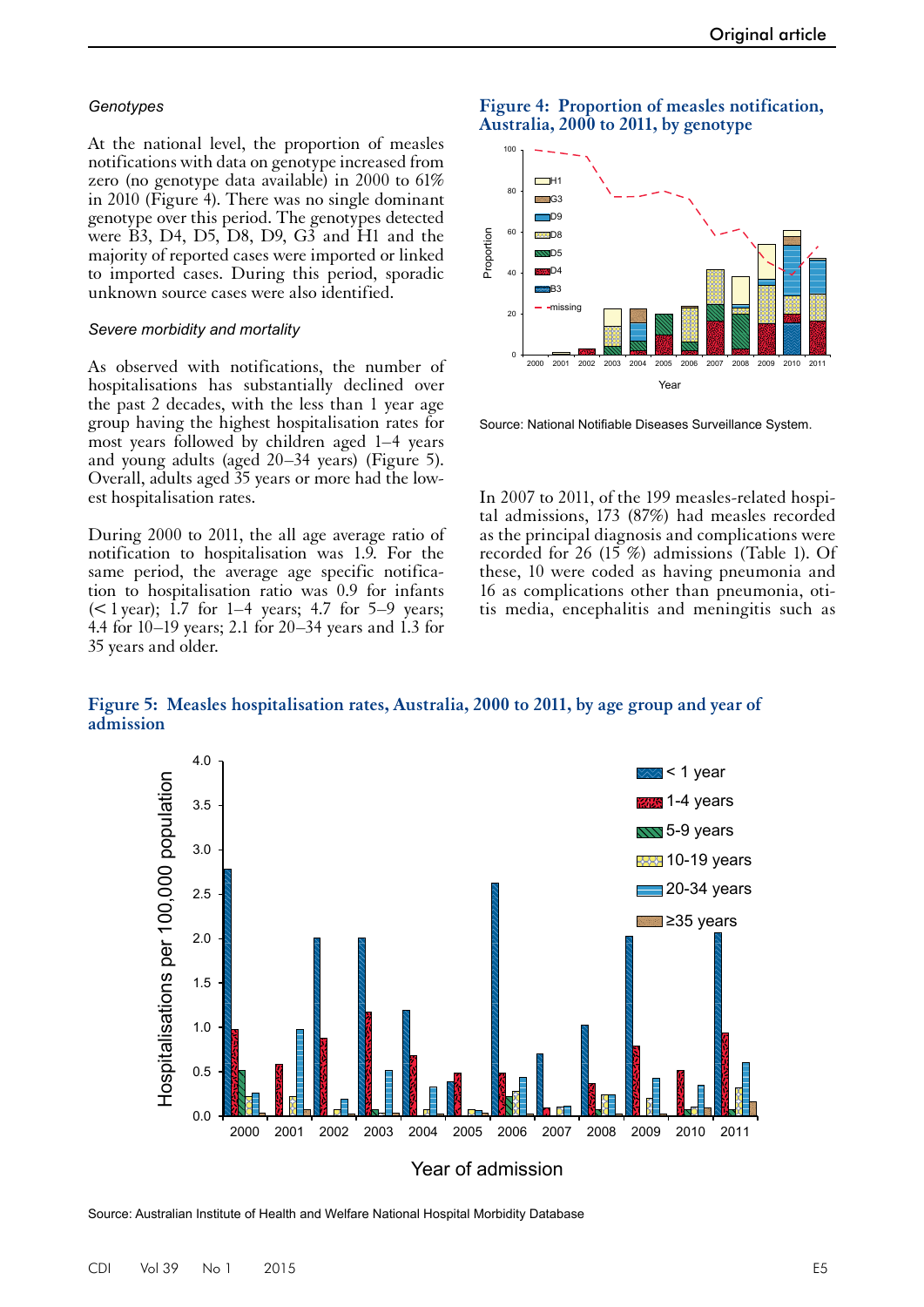keratitis, keratoconjunctivitis and intestinal complications. No deaths were recorded in patients hospitalised with measles.

Length of stay per admission by age group is displayed in Table 2. Between 2007 and 2011, the total number of 173 hospital admissions by principal diagnosis accounted for 491 bed days and the median length of stay was 3 days.

Between 2002 and 2011, the National Mortality Database recorded measles as the underlying cause of death in 1–4 cases. These deaths were registered in 2010 and occurred in males only. To protect confidentiality, cells in the dataset with non-zero values of less than five are assigned a value of 1–4 by the ABS.17

## **Discussion**

Our results provide an overview of the burden of measles in Australia over the last 12 years demonstrating that measles incidence is low and consistent with the elimination of indigenous measles. Overall, the notification rate fluctuated, falling to less than 1 case per million population twice during the study period, a previous indicator of low incidence set by the World Health Organization, required to reach elimination.<sup>19</sup> More recently, however, this indicator was updated to not include a threshold. The revised indicator states countries where measles has been eliminated should have a very low incidence of confirmed cases and absence of seasonality, a situation which our study support.

It has previously been accepted that measles is predominantly a childhood disease. During the period reported, despite overall low incidence, the

## **Table 1: Selected indicators of severe morbidity for hospitalised cases of measles, Australia, 2007 to 2011,\* by age group**

| Age group<br>(years) | <b>Measles complicated by</b><br>pneumonia |                        | <b>Measles with complications</b><br>other than pneumonia,<br>otitis media, encephalitis or<br>meningitis |                        | <b>Measles without complications</b> |                        |
|----------------------|--------------------------------------------|------------------------|-----------------------------------------------------------------------------------------------------------|------------------------|--------------------------------------|------------------------|
|                      | n                                          | $%$ total <sup>†</sup> | n                                                                                                         | $%$ total <sup>†</sup> | n                                    | $%$ total <sup>†</sup> |
| $<$ 1                |                                            | 6.7                    | 2                                                                                                         | 13.3                   | 12                                   | 80.0                   |
| $1 - 4$              |                                            |                        |                                                                                                           |                        | 28                                   | 100.0                  |
| $5 - 9$              |                                            |                        |                                                                                                           |                        | 2                                    | 100.0                  |
| $10 - 19$            |                                            | 3.8                    |                                                                                                           | 3.8                    | 24                                   | 92.3                   |
| $20 - 34$            |                                            | 4.2                    |                                                                                                           | 9.9                    | 60                                   | 84.5                   |
| $35+$                | 5                                          | 16.1                   | 6                                                                                                         | 19.4                   | 20                                   | 64.5                   |
| All ages             | 10                                         | 5.8                    | 16                                                                                                        | 9.2                    | 146                                  | 84.4                   |

Hospitalisations by principal diagnosis only.

† Per cent of total in the age group.

|  |  | Table 2: Length of stay per admission of measles hospitalisation, 2007 to 2011,* by age group |  |  |  |  |
|--|--|-----------------------------------------------------------------------------------------------|--|--|--|--|
|--|--|-----------------------------------------------------------------------------------------------|--|--|--|--|

| Age group<br>(years) |              | <b>Hospital admissions</b>           | Length of stay (days)        |          |  |
|----------------------|--------------|--------------------------------------|------------------------------|----------|--|
|                      | $\mathsf{n}$ | <b>Rate per 100,000</b> <sup>t</sup> | <b>Median number of days</b> | Range    |  |
| < 1                  | 15           | 1.03                                 |                              | $1 - 6$  |  |
| $1 - 4$              | 28           | 0.50                                 | 1.5                          | $1 - 5$  |  |
| $5 - 9$              | 2            | 0.03                                 |                              | $1 - 1$  |  |
| $10 - 19$            | 26           | 0.18                                 | 2                            | $1 - 6$  |  |
| $20 - 34$            | 71           | 0.31                                 | 3                            | $1 - 8$  |  |
| $35+$                | 31           | 0.05                                 | 3                            | $1 - 10$ |  |
| Total                | 173          | 0.16                                 | 3                            | $1 - 10$ |  |

Hospitalisations by principal diagnosis only.

† Average annual age-specific rate per 100,000 population.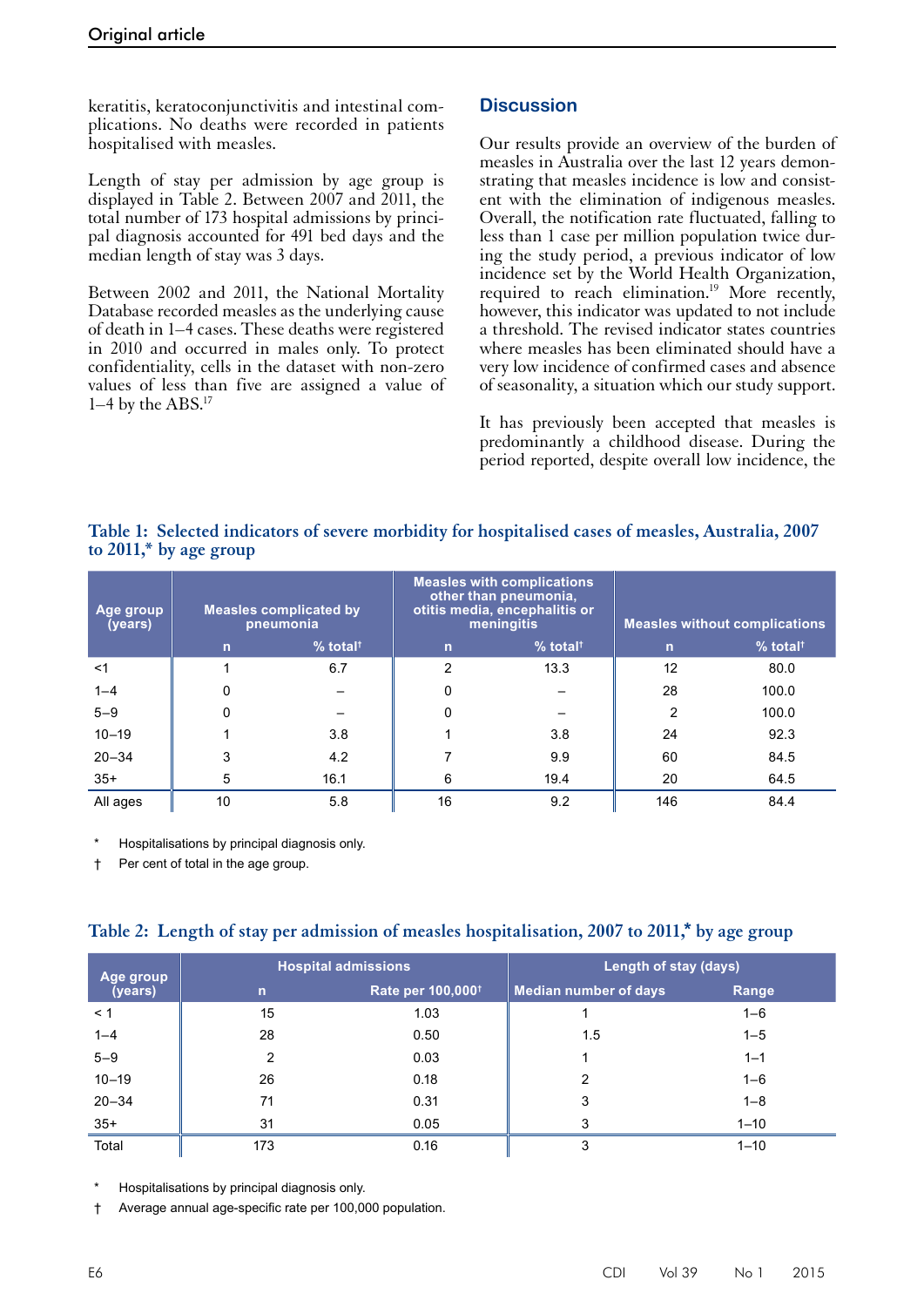0–4 years age group remain a vulnerable population for measles infection and hospitalisations and infants younger than 12 months of age had the highest incidence in most years, highlighting their susceptibility. One possible explanation for this could be the decline in maternal antibodies in women with vaccine-acquired immunity, reaching a lower nadir at 7–9 months of age than those with infection-acquired immunity.<sup>20,21</sup> It has been postulated that because measles is becoming rare, the lack of natural boosting through exposure to wild virus in both vaccinated women and women with past infection has consequently resulted in infants becoming more susceptible. It is thus important, to avert preventable cases, that timely vaccine uptake among infants occurs at the recommended 12 months of age. During outbreaks, the 1st dose of measles can be administered early, for example at 9 months of age, with 2 subsequent doses required after 12 months of age due to concerns of interference with maternal antibodies. Previously under the NIP, the 2nd MMR dose (MMR2) was administered at 4 years of age. In 2008, it was recommended that MMR2 should be brought forward to 18 months given the number of notifications in the 1–4 years age group and the potential to improve vaccine uptake.<sup>13</sup> This recommendation was implemented under the NIP in July 2013 and aims to protect children against measles at an earlier age.<sup>13</sup>

Between 2009 and 2010, it was notable that individuals aged 10–19 years had high notification rates that further increased in 2011. It is likely that a proportion of this age group were too young to have been eligible for MMR2 given at 10–14 years between 1995 and 1998 and too old for MMR2 when the dose was brought forward to 4–5 years of age in 1998, and thus missed out on MMR altogether. This was highlighted during a recent high-school based outbreak (10 cases in a single high-school). $^{22}$ Additionally, collection and analysis of detailed demographic information on the 10–19 years age group may assist in considering risk factors that may be associated with infection such as ethnicity (8 of the 10 cases were of Pacific Islander origin<sup>22</sup>). This would allow for more targeted interventions to be piloted, promoting vaccination uptake in this age group.

Our study supports previous literature that identi-<br>fied young adults as a susceptible cohort. <sup>23</sup> The authors from the serosurveillance study reported highest immunity (98.3%) in subjects born before 1968 reflecting greater exposure to the wild type measles virus in older adults. Those born between 1968 and 1982 are particularly susceptible as low vaccine coverage existed when they were infants and circulation of wild virus was becoming less common.23 Furthermore, many in this cohort

were ineligible for MMR2 as they exceeded the 10–16 year eligibility age when it was offered between 1994 and 1998. Young adults are increasingly well-travelled and a number of more recent outbreaks have occurred following the importation of measles by a young adult traveller from an endemic country.<sup>24–26</sup> Although a targeted young adult measles campaign was conducted in 2001, it did not achieve high uptake.<sup>27</sup>

In Aboriginal and Torres Strait Islander people, notification and hospitalisation rates for measles have remained low across all age groups.<sup>28</sup> The highest notification and hospitalisation rate among Aboriginal and Torres Strait Islander people occurred in children less than 5 years of age.<sup>28</sup> With respect to hospitalisations, there were no hospitalisations recorded for Aboriginal and Torres Strait Islander people ≥15 years of age.28 Vaccination status of all reported measles cases should be checked and validated.30 As most outbreaks in Australia begin with an importation of measles from an endemic country, it is essential that measles immunity status be assessed when patients attend clinics to receive vaccinations for international travel. Currently, all individuals born during or after 1966 who have not acquired natural immunity or received 2 doses of MMR are recommended to be vaccinated before travelling overseas.<sup>13</sup> Of further concern is whether travellers present to a healthcare provider for pre-travel advice. In a study of 17,353 ill returned travellers who presented to one of the 30 participating travel or tropical medicine clinic around the globe, 50% had documented pretravel health advice.<sup>29</sup> An Australian-based study found that 4% of 917 recently returned travellers who presented to 2 hospitals over a 6-year period  $(1998-2004)$  were vaccinated against MMR.<sup>30</sup> Hence, it is necessary to raise awareness of the risk of measles in under- or unvaccinated individuals travelling to measles endemic countries as part of pre-travel health advice. Currently, comprehensive information is provided on the Department of Foreign Affairs and Trade Smartraveller web site.<sup>31</sup>

Clearly, age-specific vulnerability (derived from interpretation of age-specific seropositivity to measles antibodies) of populations exist, even though measles is so rare in Australia and consequently this may lead to outbreaks in these populations. To determine whether cases are linked, it is important that genotyping of specimens occurs. Additionally, genotyping indicates the origins of the virus and gives information as to whether there are particular strains circulating in a country– especially important for ensuring measles elimination status.<sup>32</sup>

A number of limitations in the analysis warrant caution in interpreting the results. In general, notification data are considered not representative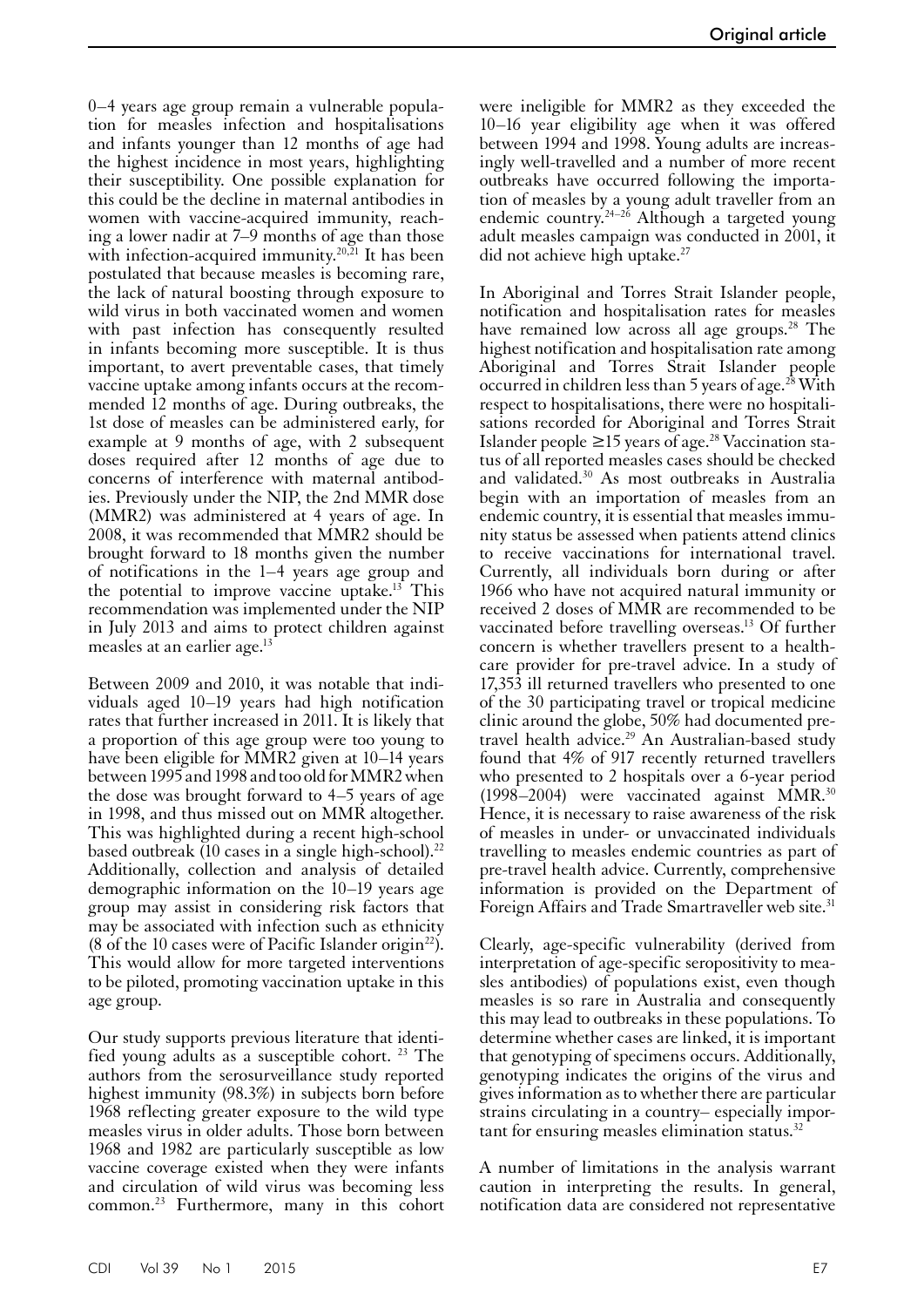of all cases in the community as not all cases may present to a medical practitioner or be recognised. However, this is unlikely to occur for measles as it is assumed most cases would attend a medical practitioner due to the severity of the symptoms of the disease.

Hospitalisations for measles should be interpreted with caution due to possible coding errors. A Victorian based study found that the discrepancy rate in coding fields among hospital morbidity data increased the rarer the condition.<sup>33</sup> Our data also highlighted these discrepancies, as in some instances the number of hospitalisations exceeded the number of notifications suggesting either the under-reporting of measles notifications and/or the miscoding of hospitalisations as measles.

There were reporting issues with mortality data too and paucity of information on complications, preexisting co-morbidities and/or extremes of age.<sup>3</sup>

Lastly, the case definition for measles was amended in 2004. Prior to 2004, a confirmed case of measles could include a diagnosis based on an illness clinically consistent with measles. As many conditions may present with similar symptoms to measles, the specificity of this earlier case definition is likely to have been low and subsequently led to an overestimation of true measles cases. 35

## **Conclusions**

Measles is rare in Australia. The incidence of measles has fluctuated over the last 12 years, with presence of age-specific vulnerability in popula- tions, even though measles incidence is so low in Australia. Children less than 5 years of age, and more recently, adolescents and young adults have been susceptible and hence, there is an ongoing need to improve vaccine uptake in vulnerable populations to prevent outbreaks. Overall, in this period, measles incidence has remained low with cases being mainly imported or imported-related, whilst only limited secondary spread has been documented, which together provide evidence consistent with elimination of indigenous measles in the country.

## **Author details**

May Chiew<sup>1</sup> Aditi Dey<sup>1</sup> Nicolee Martin2 Han Wang1 Stephanie Davis<sup>3</sup> Peter B McIntyre<sup>1</sup>

1. National Centre for Immunisation Research and Surveillance of Vaccine Preventable Diseases, Westmead, New South Wales

- 2. Office of Health Protection, Health Protection Policy Branch, Department of Health, Canberra, Australian Capital Territory
- 3. Australian National University, Acton, Australian Capital **Territory**

Corresponding author: Dr Aditi Dey, National Centre for Immunisation Research and Surveillance, Locked Bag 4001, WESTMEAD NSW 2145. Telephone: +61 2 9845 1416. Facsimile: +61 2 9845 1418. Email:[aditi.dey@ health.nsw.](mailto:aditi.dey@%20health.nsw.gov.au) [gov.au](mailto:aditi.dey@%20health.nsw.gov.au)

## **References**

- 1. Heymann DL. *Control of Communicable Diseases Manual*. 19th edn. Washington: American Public Health Association, USA; 2008.
- 2. Gidding HF, Burgess MA, Kempe AE. A short history of vaccination in Australia*. Med J Aust* 2001;174(1):37–40.
- Heywood AE, Gidding HF, Riddell MA, McIntyre PB, MacIntyre CR, Kelly HA. Elimination of endemic measles transmission in Australia*. Bull World Health Organ* 2009;87(1):64–71.
- 4. Turnbull FM, Burgess MA, McIntyre PB, Lambert SB, Gilbert GL, Gidding HF, et al. The Australian measles control campaign, 1998*. Bull World Health Organ* 2001;79(9):882–888.
- 5. Gidding H. The impact of Australia's measles control programme over the past decade*. Epidemiol Infect* 2005;133(1):99–105.
- Brotherton J, McIntyre P, Puech M, Wang H, Gidding H, Hull B, et al. Vaccine preventable diseases and vaccination coverage in Australia 2001 to 2002*. Commun Dis Intell* 2004;28(Suppl 2):S1–S116.
- 7. Brotherton J, Wang H, Schaffer A, Quinn H, Menzies R, Hull B, et al. Vaccine preventable diseases and vaccination coverage in Australia, 2003 to 2005*. Commun Dis Intell* 2007;31(Suppl):S1–S152.
- 8. Chiu C, Dey A, Wang H, Menzies R, Deeks S, Mahajan D, et al. Vaccine Preventable Diseases in Australia, 2005 to 2007*. Commun Dis Intell* 2010;34(Suppl):S1–S172.
- 9. Campbell M. Young adult measles vaccination*. Commun Dis Intell* 2000;24:241–242.
- 10. Kelly H, Gidding HF, Karapanagiotidis T, Leydon JA, Riddell MA. Residual susceptibility to measles among young adults in Victoria, Australia following a national targeted measles-mumps-rubella vaccination campaign*. BMC Public Health* 2007;7:99.
- 11. Hull B, Dey A, Menzies R, McIntyre P. Annual immunisation coverage report, 2010*. Commun Dis Intell* 2013;37(1):E21–E39.
- 12. Hull BP, Lawrence GL, MacIntyre CR, McIntyre PB. Immunisation coverage in Australia corrected for underreporting to the Australian Childhood Immunisation Register*. Aust N Z J Public Health* 2003;27(5):533–538.
- 13. Australian Technical Advisory Group on Immunisation. *The Australian Immunisation Handbook*. 10th edn. Canberra, Australia: National Health and Medical Research Council and the Department of Health and Ageing; 2013.
- 14. NNDSS Annual Report Writing Group. Australia's notifiable disease status, 2009: annual report of the National Notifiable Diseases Surveillance System*. Commun Dis Intell* 2011;35(2):61–131.